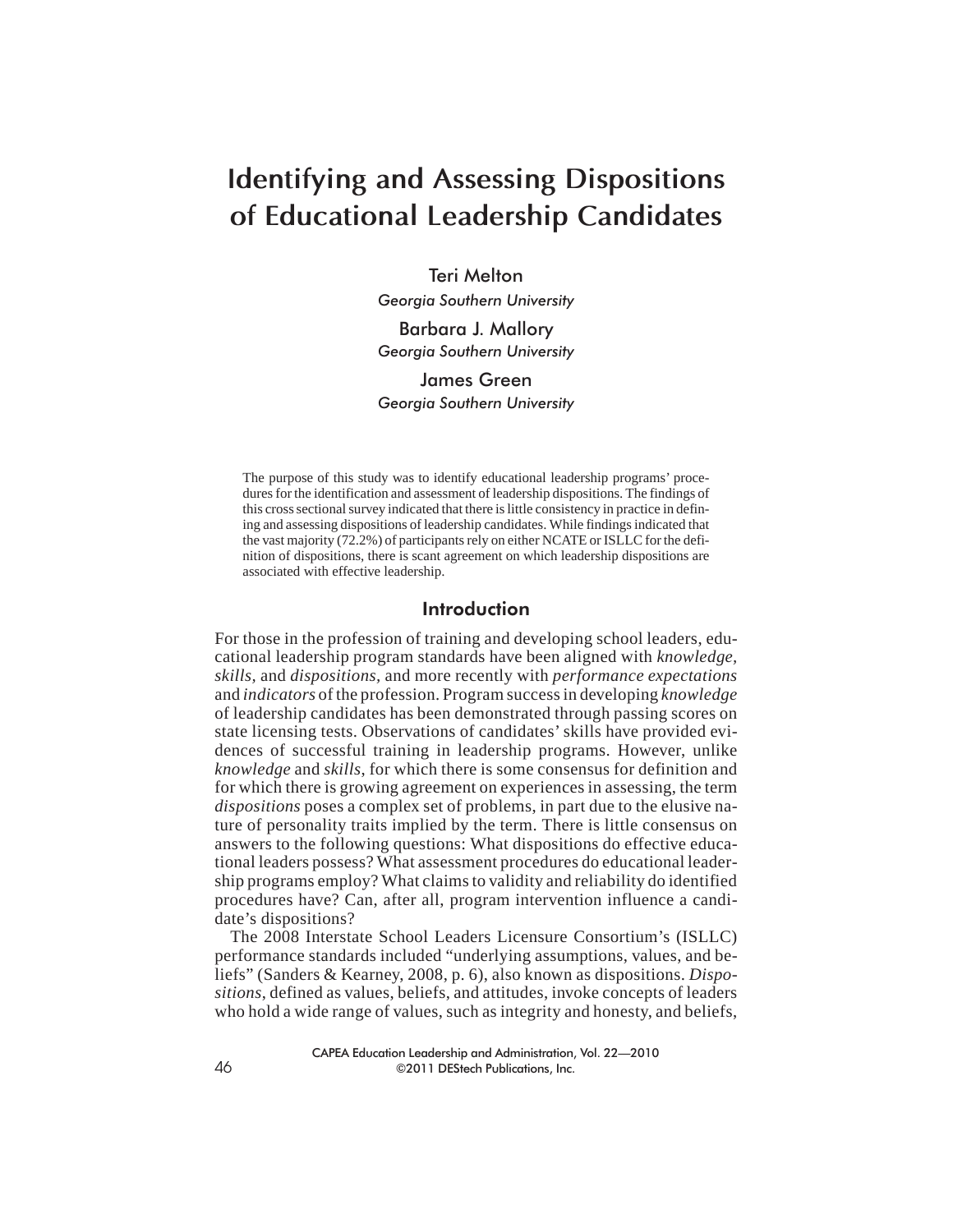such as a belief that all students can learn, and attitudes, such as a passion for community mobilization to support schools.

Believing, as McGregor (1960) observed, that a leader's dispositions are instrumental to all aspects of organizational leadership, the Georgia Southern University Educational Leadership Program faculty set out to define the term *dispositions* as a first step in designing a valid and reliable system to assess leadership dispositions. It was unclear from a national perspective how university-based principal preparation programs defined and assessed dispositions of school leaders, and few empirical claims to distinguish dispositions essential for effective leadership. Therefore, we utilized a cross sectional survey design to conduct this descriptive study to gain a broad perspective of how educational leadership programs defined the term *dispositions,* developed procedures for assessing *dispositions,* and identified challenges in assessment of candidate dispositions.

#### Review of the Literature

In university-based principal preparation programs, much attention has been given to leadership *dispositions,* in part due to accrediting agencies' standards for training school leaders. Standards adopted by the National Council for Accreditation of Teacher Education (NCATE) and the Council of Chief State School Officers (CCSSO) in the late 1990's and early 2000's were delineated in broad areas of knowledge, skills, and dispositions. The new Educational Leadership Policy Standards (ISLLC 2008), adopted by the National Policy Board for Educational Administration (NPBEA), were actually "designed to serve as a broad set of national guidelines that states can use as a model for developing or updating their own standards. These standards provide high-level guidance and insight about the traits, functions of work, and responsibilities that states will ask of their school and district leaders" (Sanders & Kearney, 2008, p. 5). Although 2008 ISLLC-based guidelines delineated performance-based expectations, the indicators provided opportunities for states to define more specifically knowledge, skills, and dispositions that university-based educational leadership programs were expected to address in training and developing school leaders.

Educational leadership programs have struggled with efforts at identifying and assessing dispositions (Schulte & Koval, 2005). Among the challenges is defining the term *dispositions*. Although definitions of *dispositions* varied, most researchers in the last decade defined *dispositions* as values, beliefs, and behaviors (Combs, 1974; Fullan, 2002; Perkins, 1995; Schulte & Kowal, 2005; Wasicsko, 2000). Ritchhart (2002) has contended that "dispositions concern not only what we can do, our abilities, but what we are actually likely to do, addressing the gap we often notice between our abilities and our actions" (p. 18). Wasicsko defined dispositions as "personal qualities or characteristics that are possessed by individuals, including attitudes, beliefs, interests, appreciations, values,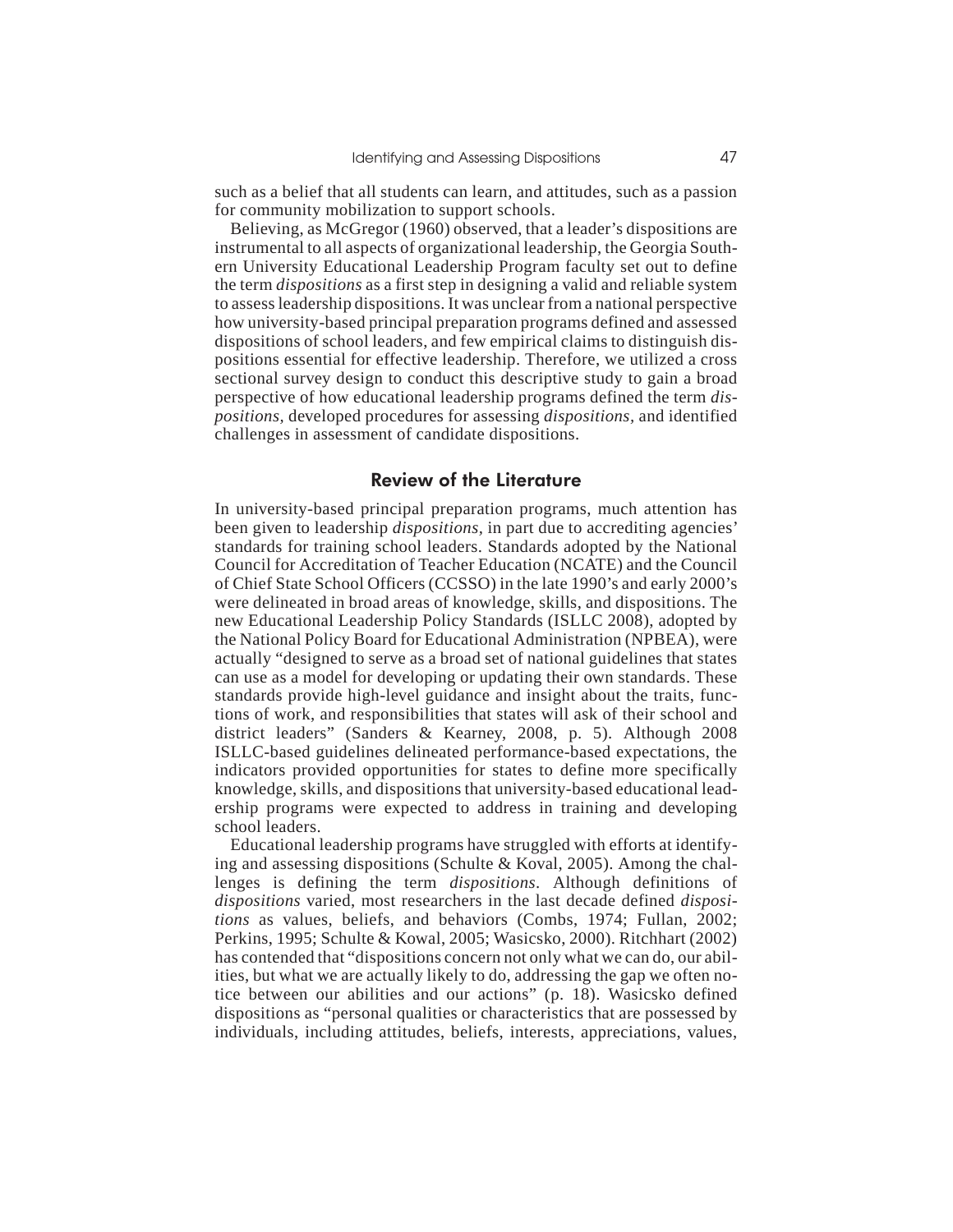and modes of adjustment" (p. 2). Simply defined, dispositions were viewed as values and beliefs underlying actions and behaviors, or perceptions (Combs, 1974).

NCATE (2002) has defined professional dispositions as "professional attitudes, values, and beliefs demonstrated through both verbal and non-verbal behaviors as educators interact with students, families, colleagues, and communities; these positive behaviors support student learning and development" (p. 89). Dispositions basically inform human behavior through values and beliefs held by an individual. NCATE expects assessment of professional dispositions based on observable behaviors in educational settings.

NCATE expects educational programs, as one example of disposition, to ensure that candidates "demonstrate dispositions that value fairness and learning by all students" in Standard 4. This portrayal of expectations from NCATE assumed that universities taught and assessed leadership dispositions. Murphy (2003) attributed the focus on dispositions in ISLLC Standards to the Consortium's agreement that values, beliefs, and attitudes of effective school leaders should be an outcome of leadership training. School leaders must demonstrate "an explicit set of values and beliefs to shape their actions in leading schools where all students succeed at high levels" (p. 16). One challenge emerged, therefore, and that was for educational leadership programs to develop an operational definition and system for assessing dispositions, if they were to achieve accreditation through NCATE.

## Legal, Political, and Professional Challenges

With the national spotlight on quality of school leaders and increasing pressures from legal, political, and accrediting bodies, it appeared that assessment of dispositions of effective educators fell under even more scrutiny. The legal challenge was one area of concern. In one recent court ruling, *McConnell v. Le Moyne College* (CIR Docket Report, 2006), the Supreme Court of New York ruled that McConnell be reinstated to his Le Moyne College as a teacher education candidate. McConnell had been dismissed from the College of Education based on grounds that his dispositions were not perceived by university educators to be those conducive to a teaching professional. Professors based McConnell's inappropriate dispositions to teach largely on statements written in a course assignment. The court was critical of the lack of a valid system of disposition assessment in its ruling in support of the student.

One of the problems with defining and assessing dispositions is that higher education inherently resists indoctrination of students in any one belief system. Higher education is generally associated with promoting academic freedom and developing an educated population, not teaching one belief system. Thus, one of the central purposes is to submit all belief systems to critical analysis. In the profession of educational leadership, how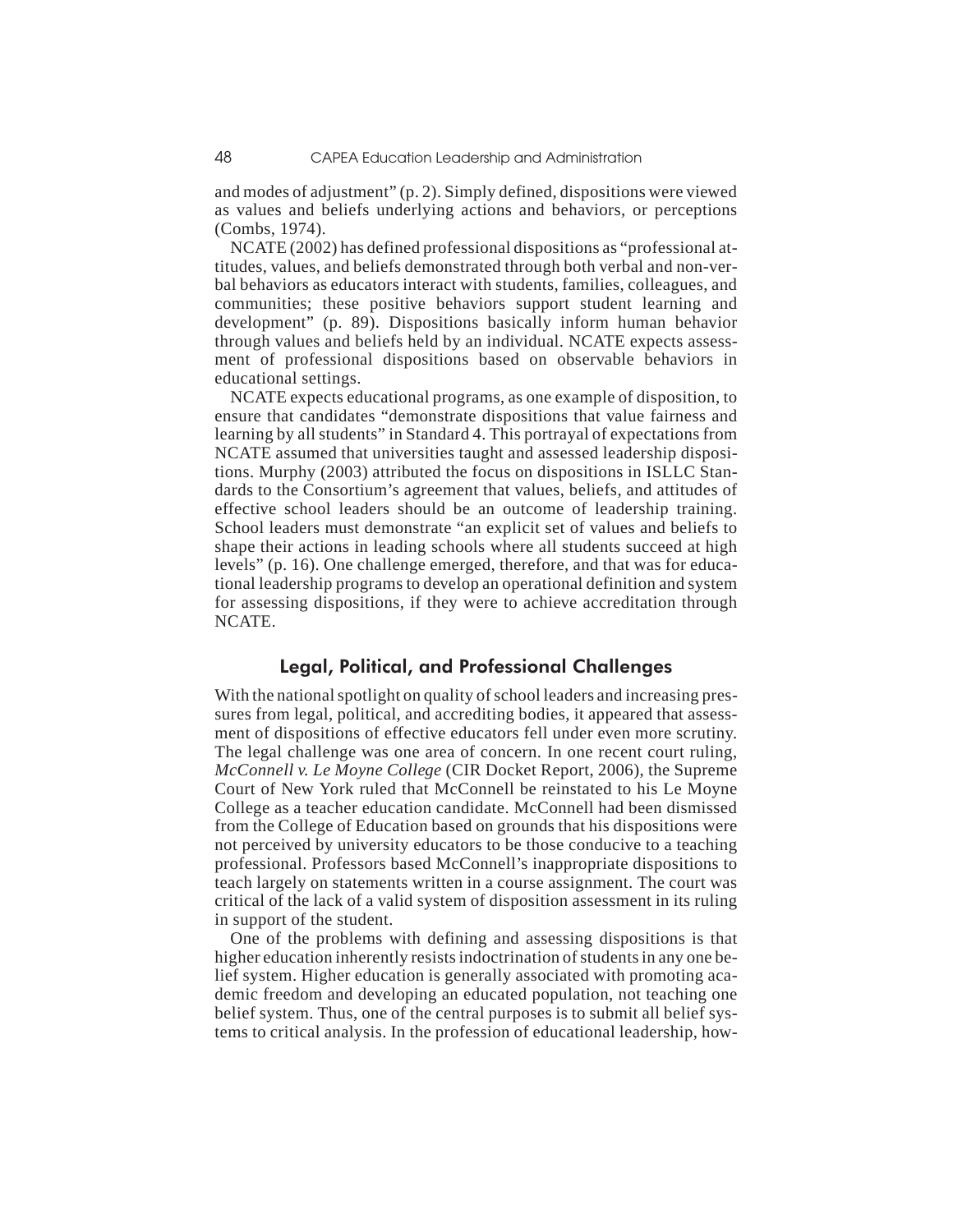ever, there is a body of research indicating that an educator's attitudes, values, and beliefs about students and about themselves influence the impact they will have on student learning and development (Collinson, et. al., 1999; Combs, 1974). University-based principal preparation programs have the responsibility to assist candidates to develop an explicit belief system that was associated with effective school leadership (Murphy, 2003). Even though the 1996 ISLLC Standards were criticized for endorsing "a doctrinaire philosophy of educational leadership motivated by a particular vision of social justice and democratic community" (Hess, 2003, p. 13), the fact remains that school leadership is a values-based profession. The challenge for those who prepared school leaders was to define what was meant by "dispositions," ground the beliefs and values in the research base, find appropriate measurement tools, and decide on the implications of shaping dispositions in selecting, preparing, and developing future, effective leaders.

When Ron Edmonds (1979) engaged in effective schools research, he always promoted the idea that the starting point to address challenges in schools is the disposition to address the problem, which is an issue of values held by people involved in the problem. Murphy (2003) has viewed educational administration as fundamentally a moral activity, based on values and beliefs. The inescapable moral nature of leadership work, embedded in the form of purpose and vision, required an understanding of values and beliefs held by those aspiring to become school leaders. Sergiovanni (2006) explained that anyone aspiring to be an effective principal needed to have a sense of what he or she values, something to be committed to, and a moral compass to lead the way.

## Operationalizing the Definition of Dispositions

Several studies have attempted to operationalize the definition of dispositions. These studies generally focus on an integration of leadership knowledge, skills, and/or dispositions, as dispositions were thought to underlie leadership behavior. Costa and Kallick (2000) have identified actions, such as persisting, listening with understanding and empathy, thinking about one's own thinking, taking responsible risks, etc., as dispositions. In a study to validate an instrument to assess the practice of co-creating leadership, Wasonga and Murphy (2007) delineated two components of the co-creating leadership process, including dispositions and context. Dispositions consisted of eight factors: trust and trustworthiness, humility, active listening, resilience, egalitarianism, patience, collaboration, and cultural anthropology.

In another study of dispositions at a southeastern university, Martin (2008) assessed dispositions essential for successful school leaders through the lens of four domains: professional demeanor and work habits, relationships, intellectual integrity, and moral and ethical dimensions. Through case study analysis of nine dispositions aligned to each of the domains, Martin found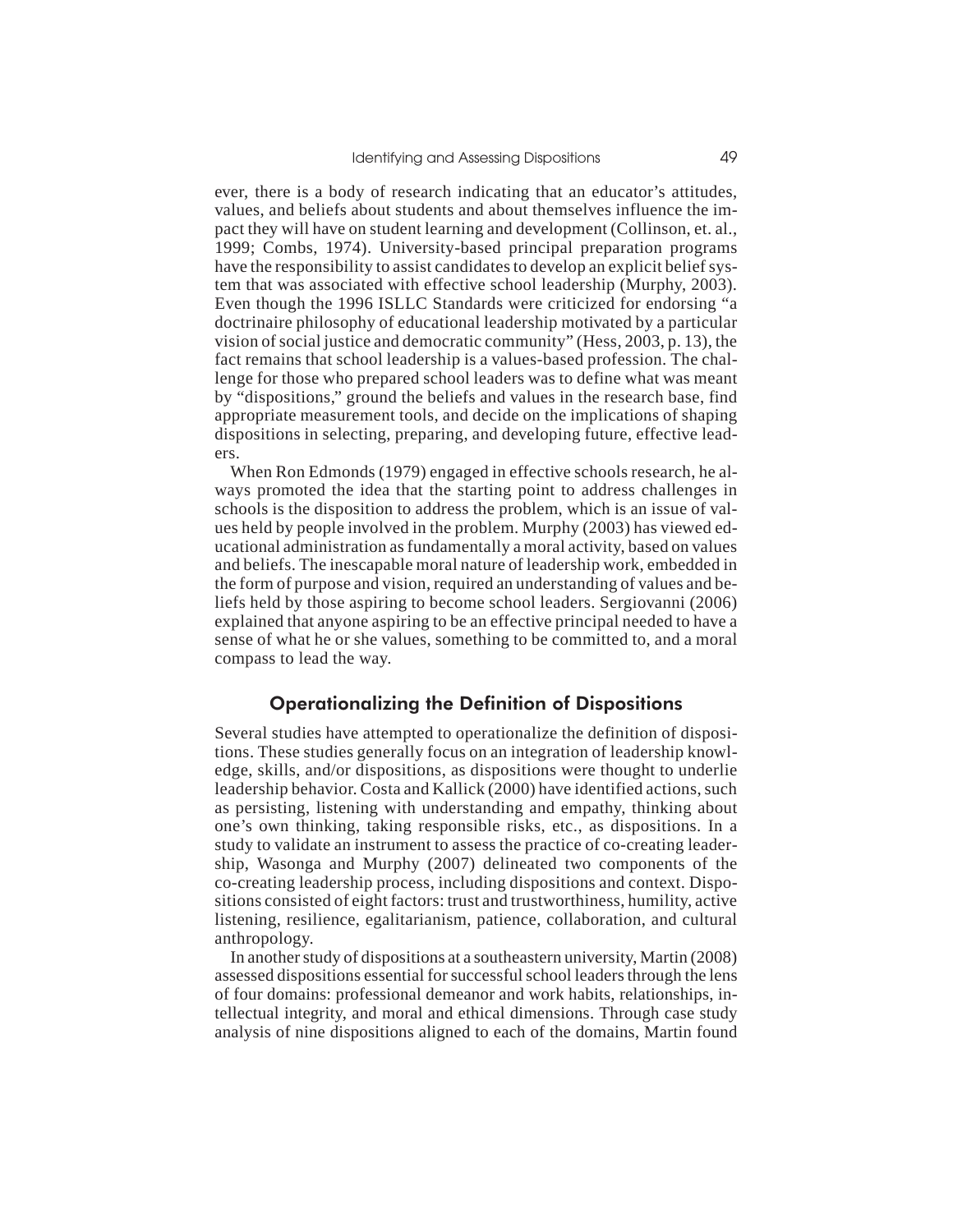that educational leadership candidates presented as strengths the dispositions of effort, cooperation and collaboration, being reflective and self-aware, and being open-minded and receptive to unique styles and ideas. The operational definition of dispositions used in the study was provided by her College of Education who expected that every graduate from the Educational Leadership program was expected to be able to:

- 1. Examine and make appropriate professional decisions based on an advanced understanding of ethics and laws;
- 2. Advocate full and appropriate access to public education and human services for people with special needs and their families;
- 3. Care for and relate to students, families, and the larger learning community;
- 4. Appreciate the value of using research to inform practice;
- 5. Model life-long learning;
- 6. Promote an appreciation and understanding of diversity in families and society;
- 7. Advocate for the development of individuals to their full potential;
- 8. Display overall dispositions/behavior consistent with expectations of the profession;
- 9. Respect and cooperate with others.

Finally, in another study of principals who impacted positive working conditions in their schools, principals were described as confident, risk-taking, persistent, and driven to learn (Charlotte Advocates for Education, 2004). These principals were described as individuals who exhibited a belief in developing meaningful relationships with others, and they often demonstrated a sense of humor. Although they performed skills and demonstrated knowledge as many principals do, what set them apart was that their faculty members viewed them as authentic in their behaviors, which they perceived as informed by a strong sense of values and beliefs.

## Theoretical Underpinning of Transformational Leader Dispositions

With such variance in the list of dispositions, the investigators of this study referred to leadership theory in an attempt to identify values and beliefs related to effective leadership. First of all, given the focus on development of transformational leaders in university-based principal preparation programs, the researchers turned to Burns' views of values inherent in his conceptualization of transformational leadership. While studies of transformational leaders have been somewhat focused on behaviors of effective leaders, Burns conception of transformational leadership is in part grounded in a moral approach to leadership. In Burns' (1998) view of transformational leadership, he clarified three types of leadership values: ethical; modal; and end. He described ethical values as "old-fashioned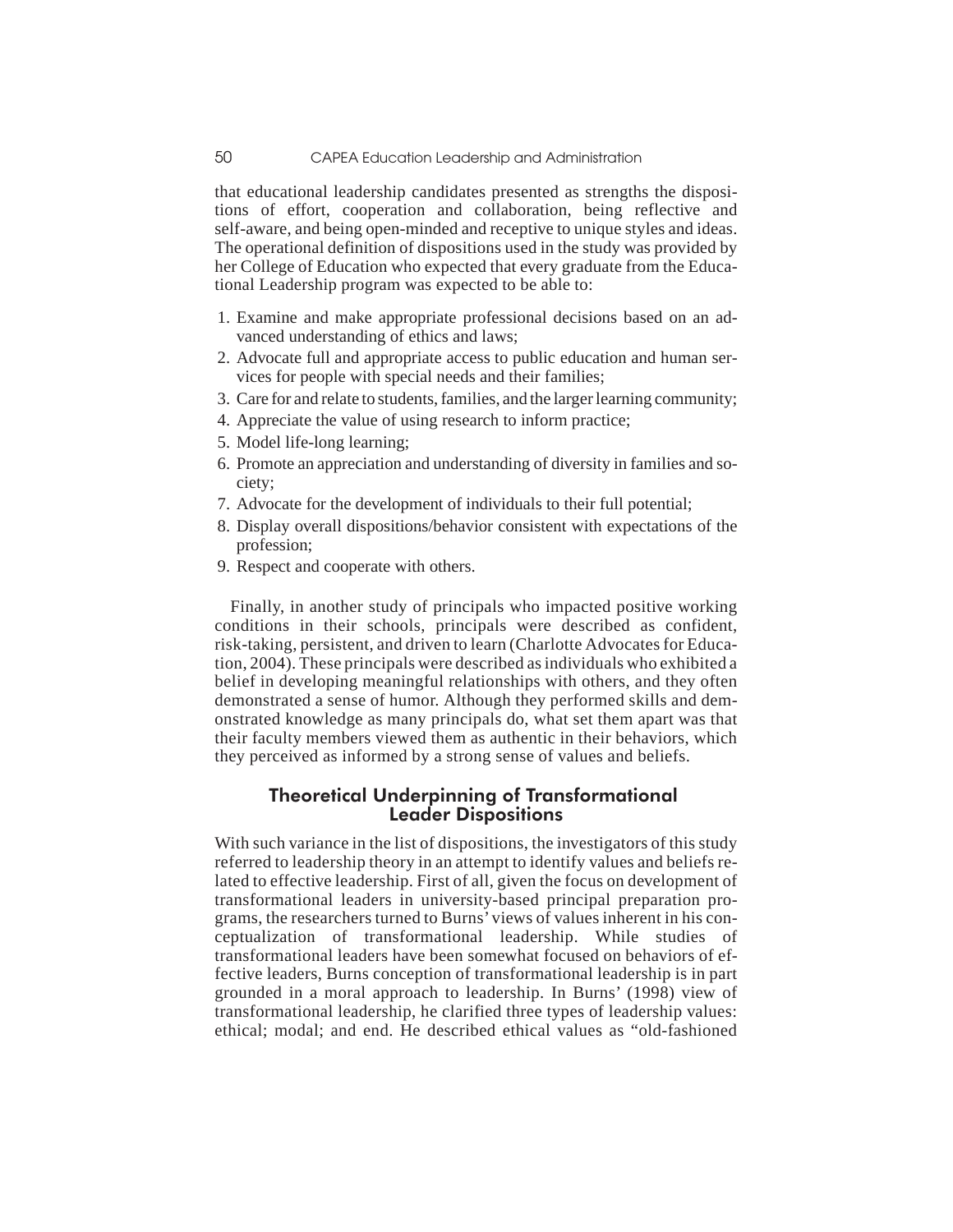character tests, such as sobriety, . . . kindness, altruism," (p. x) and other rules of conduct. He explained that these values were essential for status quo kinds of leaders who need to maintain good community relations in a stable environment. Modal values (such as integrity, honesty, and accountability) were described by Burns as necessary for transactional leaders who depend on others to live up to promises and agreements. His description of ends values (such as liberty, equality, justice, and community), however, constituted core values of his view of a transformational leader, one who seeks substantive changes in the organization. This view of values yielded some insight into what makes a leader and what makes a leader effective. Human values elevated to action in the realm of democratic values must be considered an important dimension of the transformational leader.

In another theoretical approach to leadership, McGregor (1960) viewed leadership as the human side of enterprise, as he explained assumptions of Theory X/Theory Y. Cunningham and Cordeiro (2009) described leadership based on Theory Y assumptions as facilitating, supportive of efforts by subordinates to develop and express themselves, and to act in the best interests of the school. Bennis (2006) reviewed McGregor's work on Theory X/ Theory Y to conclude that Theory Y is prevalent in 21st century leadership training literature. He summed up the themes of Theory Y in the following propositions:

- Active participation by all involved;
- A transcending concern with individual dignity, worth, and growth;
- Reexamination and resolution of the conflict between individual needs and organizational goals, through effective interpersonal relationships between superiors and subordinates;
- A concept of influence that relies not on coercion, compromise, evasion or avoidance, pseudosupport, or bargaining, but on openness, confrontation, and "working through" differences;
- A belief that human growth is self-generated and furthered by an environment of trust, feedback, and authentic human relationships. (p. xvi)

These propositions, translated as values and beliefs, roughly identified dispositions necessary for effective Theory Y leadership in schools. The problem that remained, however, was the assessment of dispositions.

## Assessment of Leadership Candidate Dispositions

If identifying dispositions was the first step, then developing a method to assess dispositions was the second step for educational leadership faculty. As there has been some work in developing valid and reliable measurements of educator dispositions (Wasicsko, 2000), these efforts were in the area of assessing teacher dispositions. One promising approach in measuring effective teacher dispositions was developed by Combs (1974) who found perceptual orientation to be at the root of an individual's set of dispositions. How one views self, others, purpose, and frame of reference deter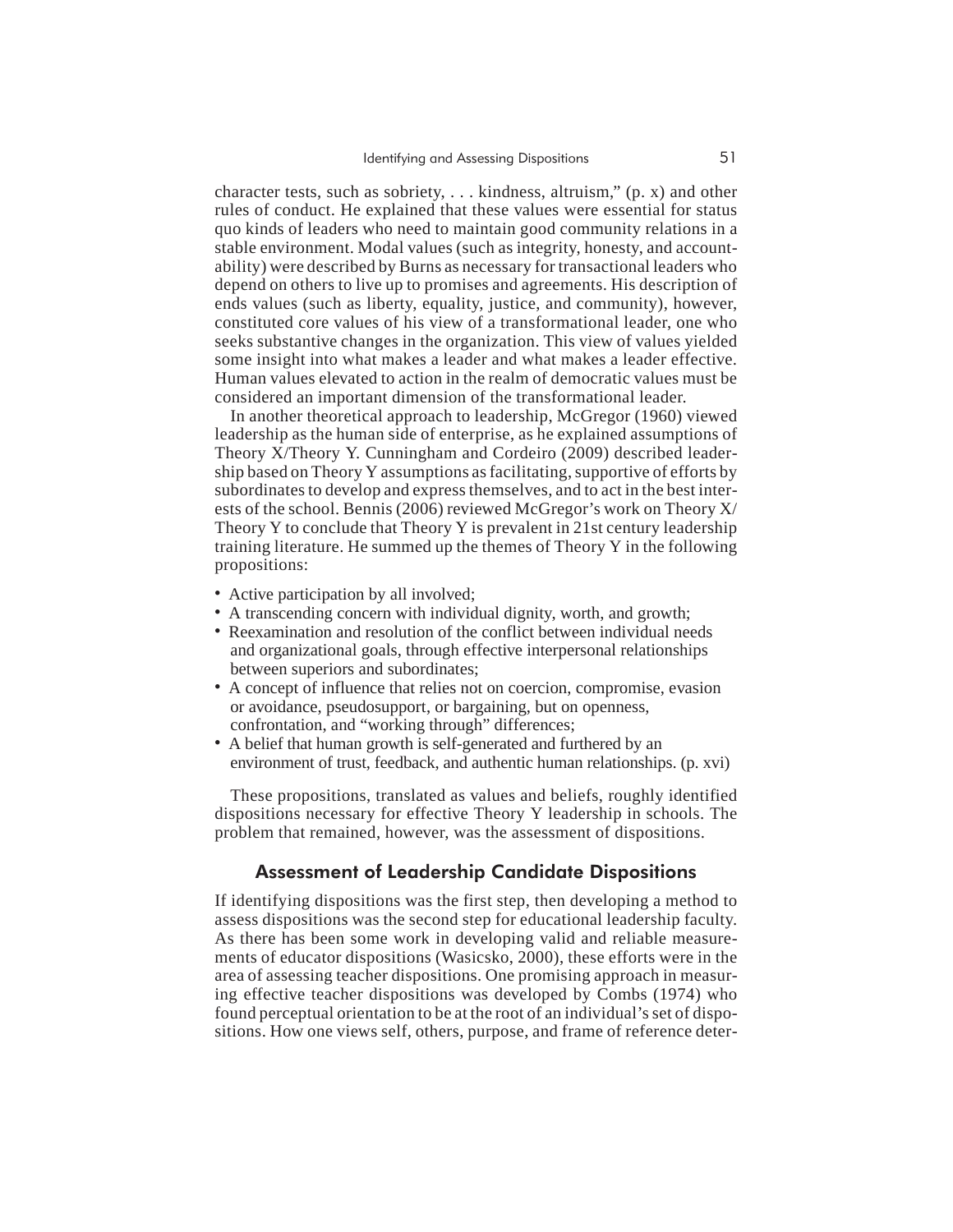mined his/her behaviors, as behavior was influenced by perceptions in Combs' theoretical framework (Wasicsko et al, n.d.). Combs' framework led to the development of a teacher disposition index based on perceptional orientation research (Wasicsko et al). Combs researched the notion that the effective teacher could be defined as a unique human being with certain characteristics. Combs found that effective teachers have similar perceptions, or dispositions, about themselves, students, and the task of teaching, including: perceptions of self as able, positive, and identified with diverse groups; perceptions of others as able, dependable, and worthy; perceptions of the purpose of education as freeing, self revealing, and larger; and a frame of reference that is people-oriented, open, and focusing on personal meaning. In his studies, Combs used high inference, clinical assessments to observe teachers and observe behavior backwards to the underlying perceptions. He discovered very high levels of inter rater reliability when raters were trained with perceptual rubrics that were then applied to classroom observations, written human relations incidents (HRI), and interviews. Most importantly, Combs found that perceptual factors could distinguish between effective and ineffective teachers. Although Combs' work proved fundamental to later work in identifying teacher dispositions, there was no consensus about which dispositions were essential or how dispositions might be used for selecting and educating teachers, primarily due to the difficulty encountered in assessing them.

Following Combs' work, Wasicsko (1977) developed and tested self-instructional materials that were used in selecting teachers using perceptual scales. School superintendents were able to make reliable perceptual assessments of teachers and teacher candidates using the instrument developed by Wasicsko, referred to as the Perceptual Rating Scale. This promising work provided insight into authentic assessment methods that may be used in assessment of leadership behaviors and perceptions (dispositions) underlying these behaviors of effective school leaders.

In educational leadership, few instruments existed to assess leadership dispositions. Schulte and Koval (2005) developed the Administrator Dispositions Index (ADI) to assess development of positive dispositions in candidates seeking an administrative endorsement. The ADI, which was developed by aligning the items of the ADI with the Interstate School Leaders Licensure Consortium (ISLLC) Standards, was a 36-item questionnaire, containing a 19-item community-centered subscale and a 17-item student-centered subscale. It had been used in some principal preparation programs as a checklist or self-assessment, followed by a clinical assessment by which to compare scores.

Lindahl (2009) conducted a qualitative study to examine to what extent and how dispositions were taught and assessed in educational leadership programs. From 34 interviews, he found almost all respondents believed that dispositions were a key factor in principal preparation. However, the respondents also reported that colleagues did not hold dispositions in same high regard. Almost all respondents identified familiarity with dispositions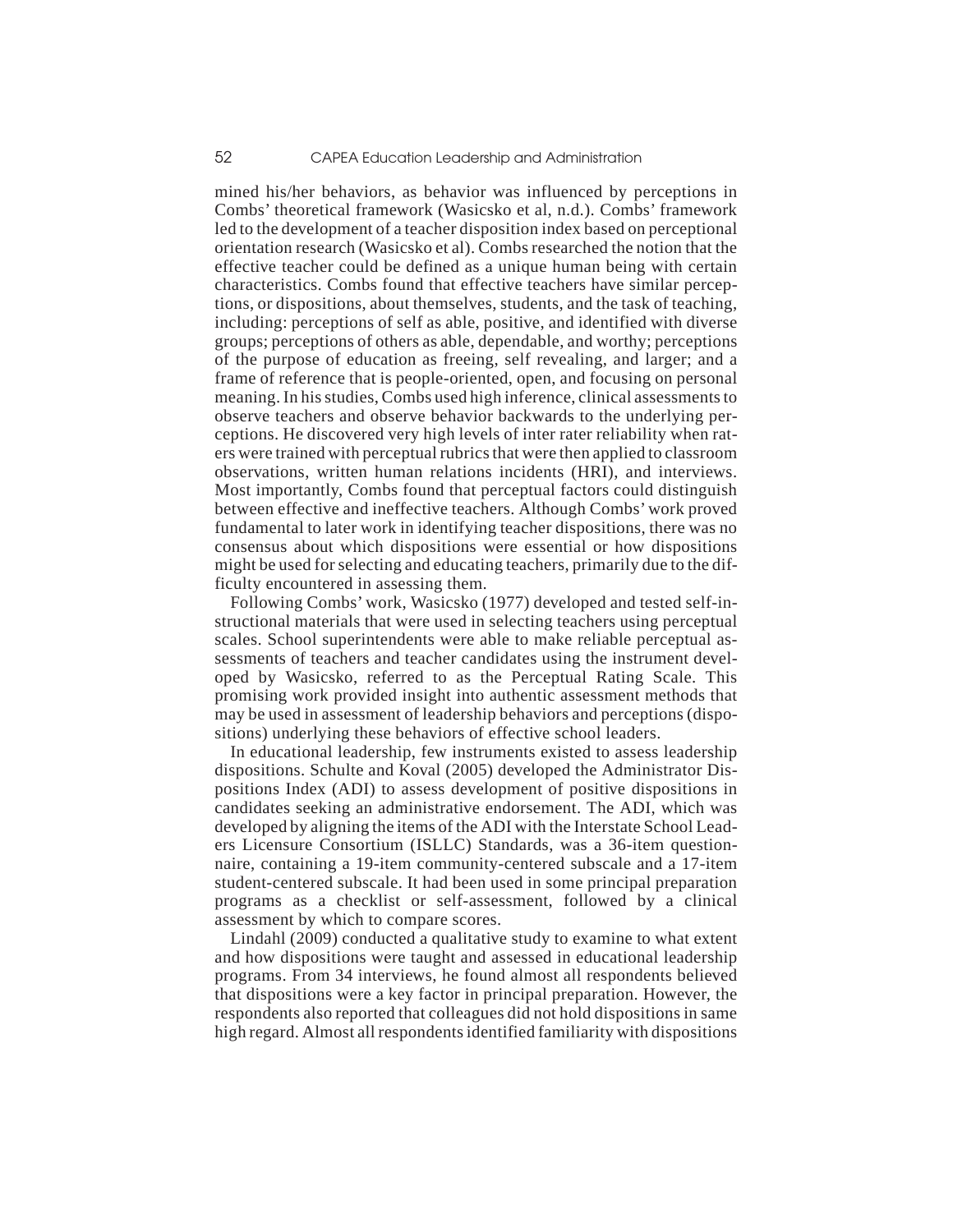found in 1996 ISLLC standards. Many of the respondents discussed dispositions they described as embedded in their courses, such as courage to care, compassionate judgment, etc. Other respondents cited ELCC standards and a few cited state standards that contained specific dispositions. In sum, Lindahl found that emphasis given to dispositions seemed to vary across programs and were taught by individual professors. Dispositions were most frequently taught in the curriculum through field-based experiences, but most respondents reported that their programs were making an effort to teach and evaluate dispositions.

However, Lindahl (2009) also observed confusion between professional dispositions and professional expectations professors hold for students. Was getting to class on time indicative of a disposition or a professor's expectation? Assessment practices also varied widely, with some programs assessing dispositions at admissions through letters of reference and others assessing with checklists used in coursework. One program described an assessment center used in admission of candidates. However, he found relatively few programs that believed they were identifying and assessing dispositions well. Based on findings of the study, Lindahl concluded that faculty had not considered reliability of an assessment. He advocated for the need for further study of reliable assessment practices.

Rea, Carter, and Valesky (2009) described program development of an instrument to assess educational leadership candidates' dispositions based on the ISLLC 2008 standards. The faculty at their university, after adopting the list of dispositions from the CCSSO Performance Expectations and Indicators (2008) document, developed a self-reporting instrument to assess patterns of dispositions for individuals and groups. They reported initial concerns about self-reporting, and they worked to develop a behavioral reporting measure. In another university program, Williams (2009) also described a self-assessment measure of the dispositions of principal interns, which was aligned with 1996 ISLLC Standards. Even though self reporting was not the most reliable means for assessment, it seemed universities were turning to checklists and self-assessments of dispositions. However, it remained unclear how most universities defined the list and designed and employed assessment that accompanied the list of dispositions.

Decisions made concerning the role of dispositions in educational leadership programs cannot be taken lightly. As there was little literature that provided a comprehensive view of the status of assessment of leadership dispositions, we designed a study to report progress that educational leadership programs were making toward identifying and implementing policies and practices pertaining to dispositions, as well as challenges in the process.

#### Problem Statement

Accepting that assumptions, values, beliefs, and attitude underlie effective leader behaviors, the central issue that motivated the researchers of this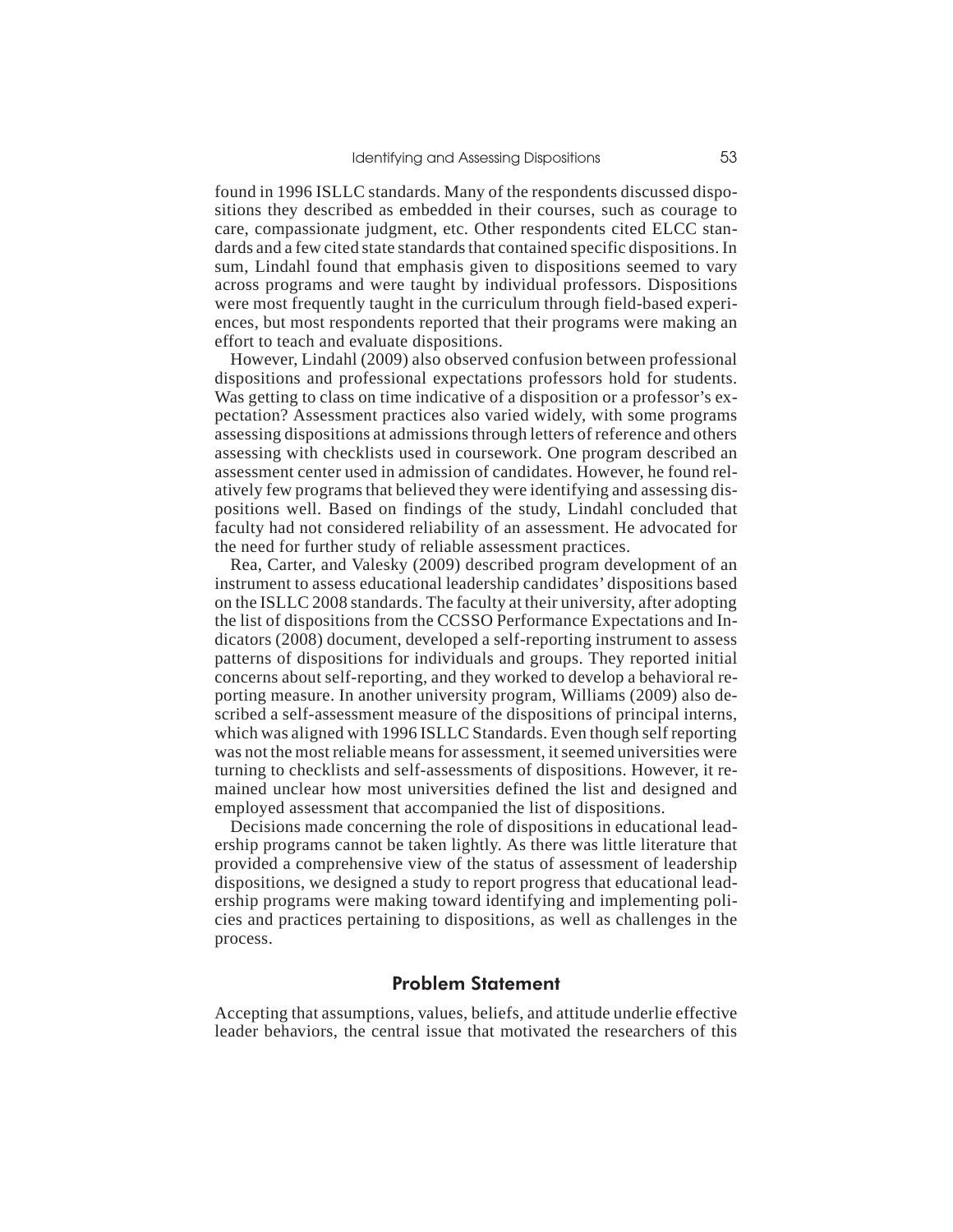study was to determine methods of identifying and assessing dispositions, or values and beliefs, currently being used in educational leadership programs throughout the United States. A review of the literature indicates that dispositions are defined and operationalized by a wide variety of descriptors. The literature review also indicated that we lack a common understanding of how to define dispositions. Although much work had been conducted in the assessment of teacher dispositions, little evidence existed that educational leadership programs had designed authentic assessment systems. The purpose of this study was to identify educational leadership programs procedures for the identification and assessment of leadership dispositions.

## Methodology

We utilized a cross sectional survey design to conduct this descriptive study. Several research questions guided the investigation:

- 1. How do educational leadership programs define the term "dispositions?"
- 2. What procedures do educational leadership programs utilized for assessing dispositions?
- 3. What do educational leadership programs perceive as challenges in assessing the dispositions of candidates?

The sample for the study was derived from a list of over 500 educational leadership professors identified through an online directory maintained by the National Council of Professors of Educational Administration (NCPEA). From this list, 265 were identified as program coordinators. We then used *SurveyMonkey*™ to distribute the survey instrument to 125 program coordinators whose e-mail addresses we determined were current and who agreed to complete the survey after an initial contact.

We then analyzed data from the closed-end items for frequencies, percents, and confidence intervals, which allowed us to describe how educational leadership programs were attempting to assess leadership dispositions. Then, we analyzed the data from the open-ended items to determine patterns and themes regarding how educational leadership professors perceive the challenges attendant to assessing dispositions.

## Findings

A total of 43 program coordinators responded to the survey for a 34.40% rate of response, which is consistent with the average for surveys collected via e-mail (Sheehan, 2001). A sample of this size, of course, will not allow a strong claim of generalizability. However, survey research experts continue to debate the importance of sample size, arguing instead for the importance of the quality of the sample (AAPOR, 2010; Blair & Zinhan, 2006; Keeter et al., 2006; Visser et al., 1996). Given the selection criterion for the sample (i.e., program coordinator) and the institutional characteris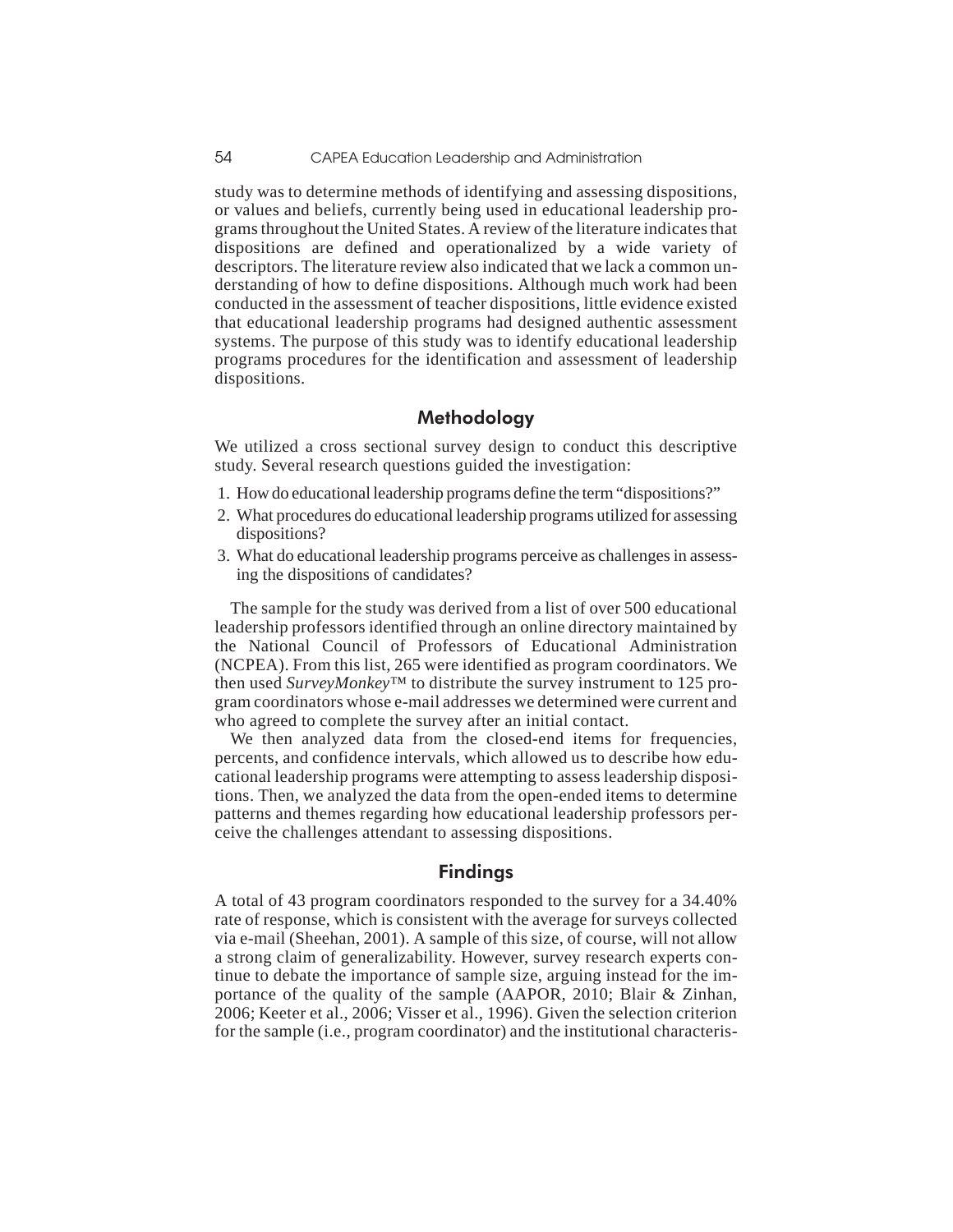tics represented by the sample, we are confident that participants were well informed on the issues addressed by the research questions and that their responses are informative to other program coordinators and professors of educational administration.

A large proportion of the participants represented public institutions (73.0%) and were accredited by the National Council for the Accreditation of Teacher Education (NCATE) (75.7%). Nearly half (42.10%) represented institutions that offered the doctorate in addition to masters and specialists degrees. When asked about procedures for assessing leadership dispositions, a similarly large proportion (70.00%) reported that their programs did, indeed, have a formal procedure. The similar proportion of institutions having NCATE accreditation and also having a formal system for leadership dispositions assessment does prompt one to speculate how much the NCATE standard on assessment is factor in whether a program chooses to have a system at all.

When we asked how institutions defined "dispositions," responses varied; but a majority indicated that they drew upon NCATE  $(44.4\%, N = 16)$ or Interstate School Leaders Licensing Consortium (ISLLC)  $(27.8\%, N =$ 10). Analysis of the constructed responses, however, revealed that some of the participants were willing to question the theoretical basis for these definitions. One called the expectation that programs assess dispositions "bad science" and questioned whether research on leadership has produced a set of "necessary dispositions."

The frequency of assessment ranged from once at the beginning of the program to three times—the beginning, mid-point, and end. Nearly half  $(47.3\%, N = 17)$  of the respondents reported that they conducted assessments at least twice. The actual administration of the assessment appears to vary widely. No clear trend emerged when participants were asked who conducts the assessment, except for one: Less than a quarter of the programs  $(22.2\%, N = 8)$  used a panel of faculty. This observation, of course, begs the question of the strength of inter-rater reliability in many of the systems in use.

The issue of inter-rater reliability surfaced again when participants indicated the method utilized for assessing the leadership dispositions of their candidates. A definite pattern was observed, with 61% ( $N = 20$ ) reporting that the candidates'advisors use an instrument that lists desired leadership dispositions and the advisors scoring the candidates'on a scale for each disposition. Another 27.3% ( $N = 9$ ) reported the same method, but with practicum supervisors serving as the raters. About a quarter  $(24.2\%, N=3)$ of the participants reported using standardized instruments, although no single standardized instrument emerged as one of choice. A small proportion (15.2%,  $N = 5$ ) utilize qualitative analysis of candidate responses to case studies, and a smaller proportion utilize interviews conducted with protocols designed for assessing leadership dispositions  $(12.1\%, N = 4)$ .

Participants were divided on what they perceived to be the problems associated with the assessment of dispositions. Participants registered multi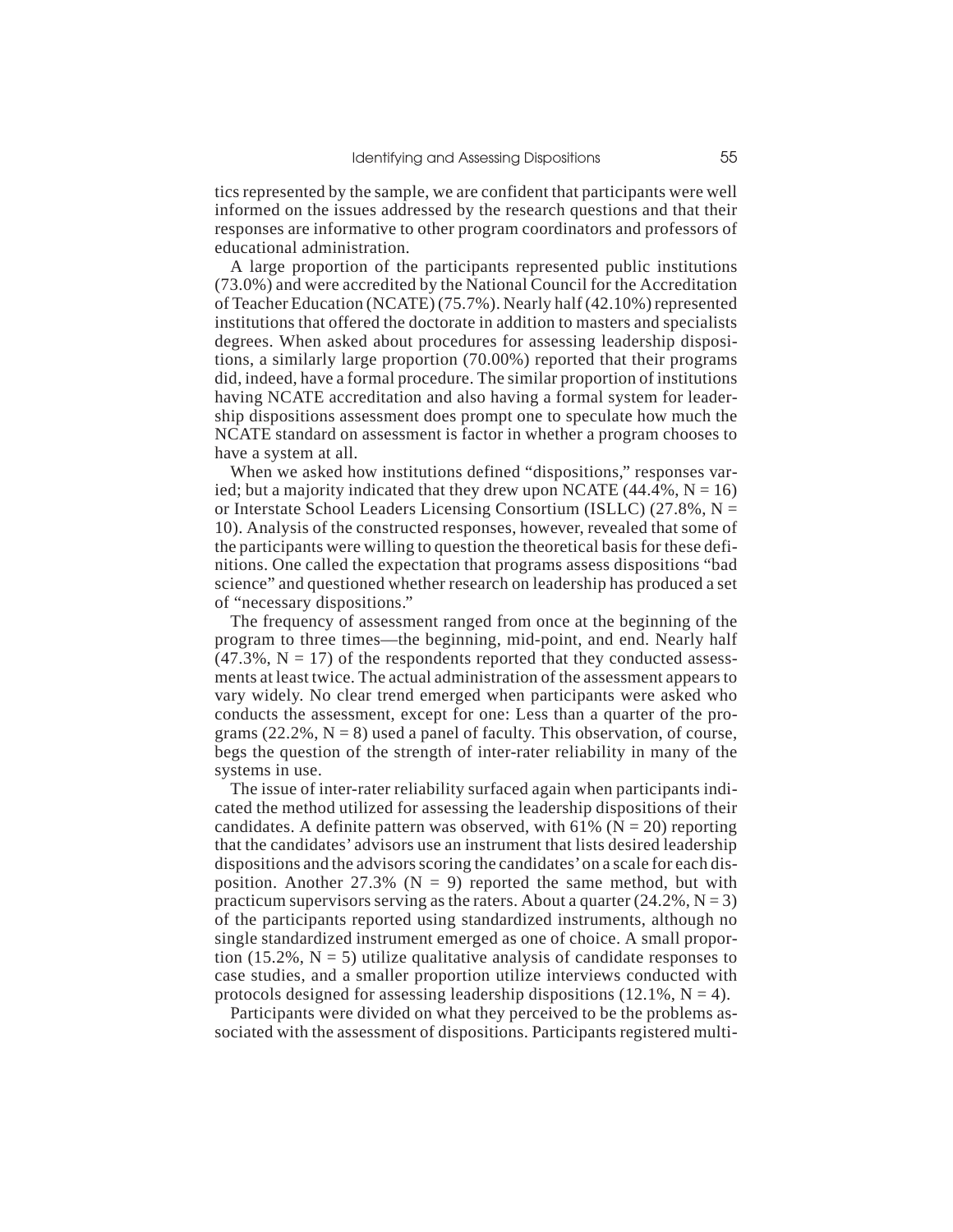ple problems with their system for assessing leadership dispositions. "Inter-rater reliability" (38.2%,  $N = 11$ ), "Validity of the instrument that we use" (38.2%,  $N = 13$ ), "Time is takes to administer the assessment and analyze the data" (32.4%,  $N = 11$ ), and "Finding agreement on the leadership dispositions that should be assessed" (26.5%,  $N = 9$ ) were reported with nearly equal concern. Further, several registered skepticism that leadership dispositions could, indeed, be assessed.

Given that "finding agreement on the leadership dispositions that should be addressed" was an aspect that over a quarter of the participants identified as problematic, it is not surprising to learn that participants reported a variety of sources for determining which leadership dispositions should be addressed. Dispositions that appeared in the 1996 edition of the ISLLC *Standards for School Leaders* were reported as the most frequent source  $(39.4\%, N = 13)$ ; however, the remainder  $(60.6\%, N = 20)$  of participants reported that their faculties either created their own list of dispositions or they consulted sources other than ISLLC. Analysis of the responses given as "other" did not reveal any particular trend; sources varied from the *Educational Leaders Constituents Council Standards for Advanced Programs in Educational Leadership* to state departments of education standards to academic papers on leadership dispositions. Among the open-ended responses, one participant correctly pointed out, however, that the most recent edition of ISLLC standards no longer includes a list of dispositions for each of the standards. The fact that educational leadership program faculties have difficulty agreeing upon a definitive list, not to mention finding one that is current, underscores the difficulties inherent in assessing leadership dispositions.

Finally, participants were asked to rate how useful they found their system for assessing leadership dispositions. Responses fell into a normal distribution as 19.4% ( $N = 6$ ) indicated that their system was "very useful," 61.3% ( $N = 19$ ) reported rated their system as "somewhat useful," and 19.4% ( $N = 6$ ) checked "not useful." When interpreting this observation, it is important to note that participants were asked to rate their own system; they were not asked to express an opinion on assessment of leadership dispositions in general. Of course, this distribution of responses allows one to take either a "glass half full" or "glass half empty" perspective, and perhaps the only safe conclusion that can be drawn is that participants are willing to acknowledge that there is much more work to be done on the subject of leadership dispositions.

## **Discussion**

The educational leadership profession has made some progress in the challenges surrounding the definition, assessment, and development of leadership dispositions. Explicit assumptions, values, beliefs, and attitudes of effective leaders are difficult to define, and even more difficult to assess and relate to leadership performance. The findings of this study indicated that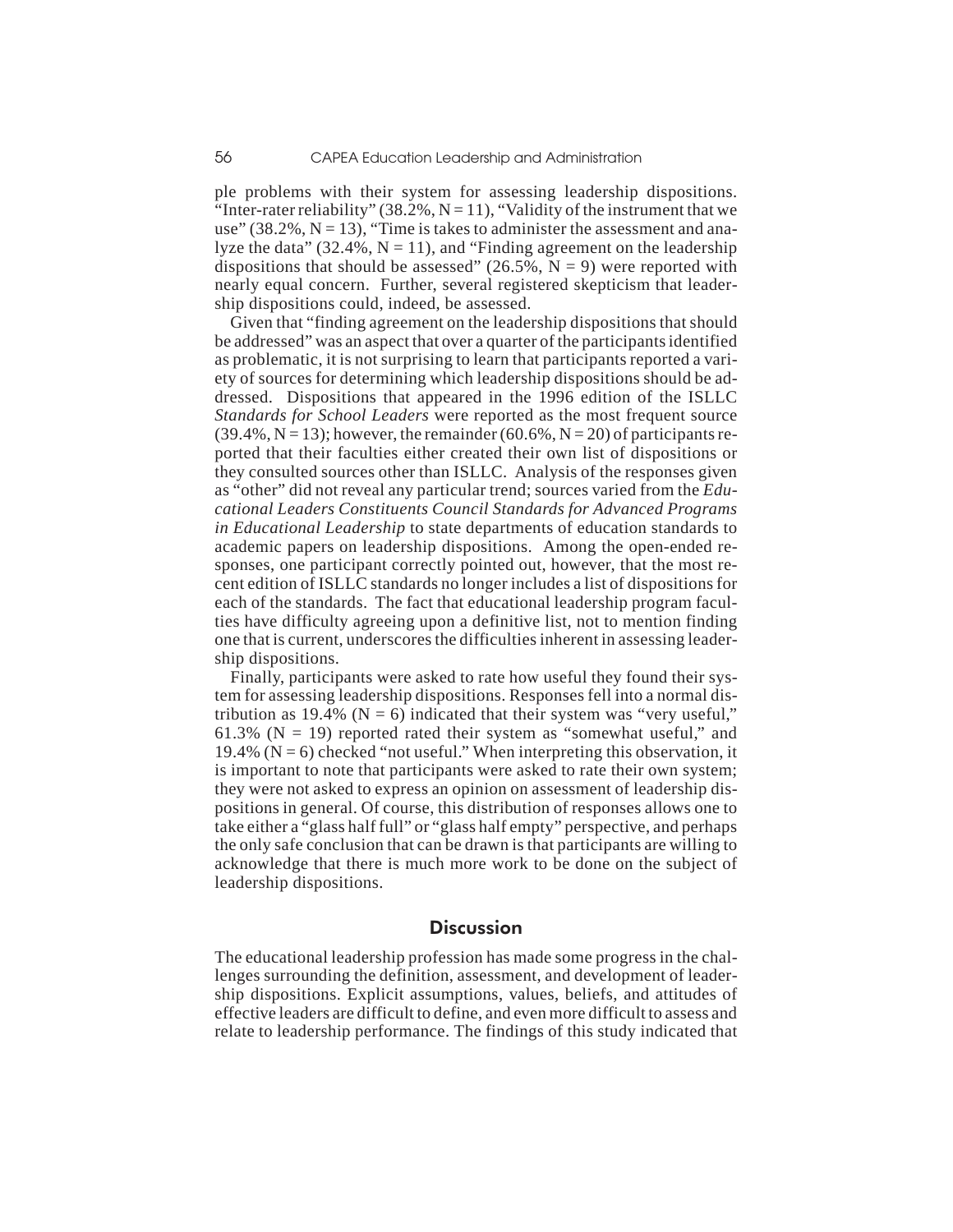there is little consistency in practice in defining and assessing dispositions of leadership candidates, although some attempts have been made. Accepting that leadership style and leadership behaviors emanate from one's assumptions, values, beliefs, attitudes, and accepting that democratic leadership values cause people to move toward mature behaviors (Burns, 1998; Cunningham & Cordeiro, 2009), more work is needed in the understanding of dispositions of effective educational leaders and how dispositions are related to behaviors that create supportive working conditions for teaching and improved learning environments for students.

While findings indicated that the vast majority (72.2%,  $N = 26$ ) of participants rely on either NCATE or ISLLC for the definition of dispositions, there is scant agreement on what are those leadership dispositions associated with school improvement, which has proven to be problematic for  $26.5\%$  (N = 9) of study participants. Research is needed to identify those assumptions, values, beliefs, and attitudes that support the foundation of positive leadership behaviors, and then to have those dispositions accepted by principal preparation programs nationally. However, that is only the first step in the process of developing an effective leader. It is also essential to develop authentic methods in assessing the dispositions. Findings of this study indicated that the administration of current assessment is problematic in terms of the labor intensity  $(32.4\%, N = 11)$ , lack of inter-rater reliability for those who assessed vis—vis multiple raters  $(38.2\%, N = 13)$ , and lack of a valid instrument  $(38.2\%, N = 13)$ .

While Wasicsko, et al (2009) cautioned that the creation of an integrated dispositions construct is an arduous, multi-year task that requires much thought, effort, and commitment by the faculty, educational leadership programs have begun the work of developing belief systems in their candidates, as evidenced in this study and in the literature. To date, Schulte and Koval (2005) have validated an administrator dispositions index, which they suggested could be used to integrate dispositions of effective school leaders into the curricula of administrator preparation programs. Professors at Georgia Southern University have been working to validate a scenario-based instrument to assess dispositions of candidates enrolled in their educational leadership programs.

We recommend that future work move toward the development of a cost efficient, labor sensitive, valid, and reliable instrument for the measurement of leadership dispositions be created and standardized with psychometric properties. This instrument could be widely used by individuals seeking a candidate who has the appropriate assumptions, values, beliefs, and attitudes essential to school improvement. In addition, such an instrument would be useful for those of us in leadership preparation programs who seek to prepare those individuals who have the dispositions necessary for effective school leadership. With such promising work in development, we are confident that educational leadership professors will meet the challenges of defining, assessing, and further developing appropriate dispositions of effective leaders-in-training.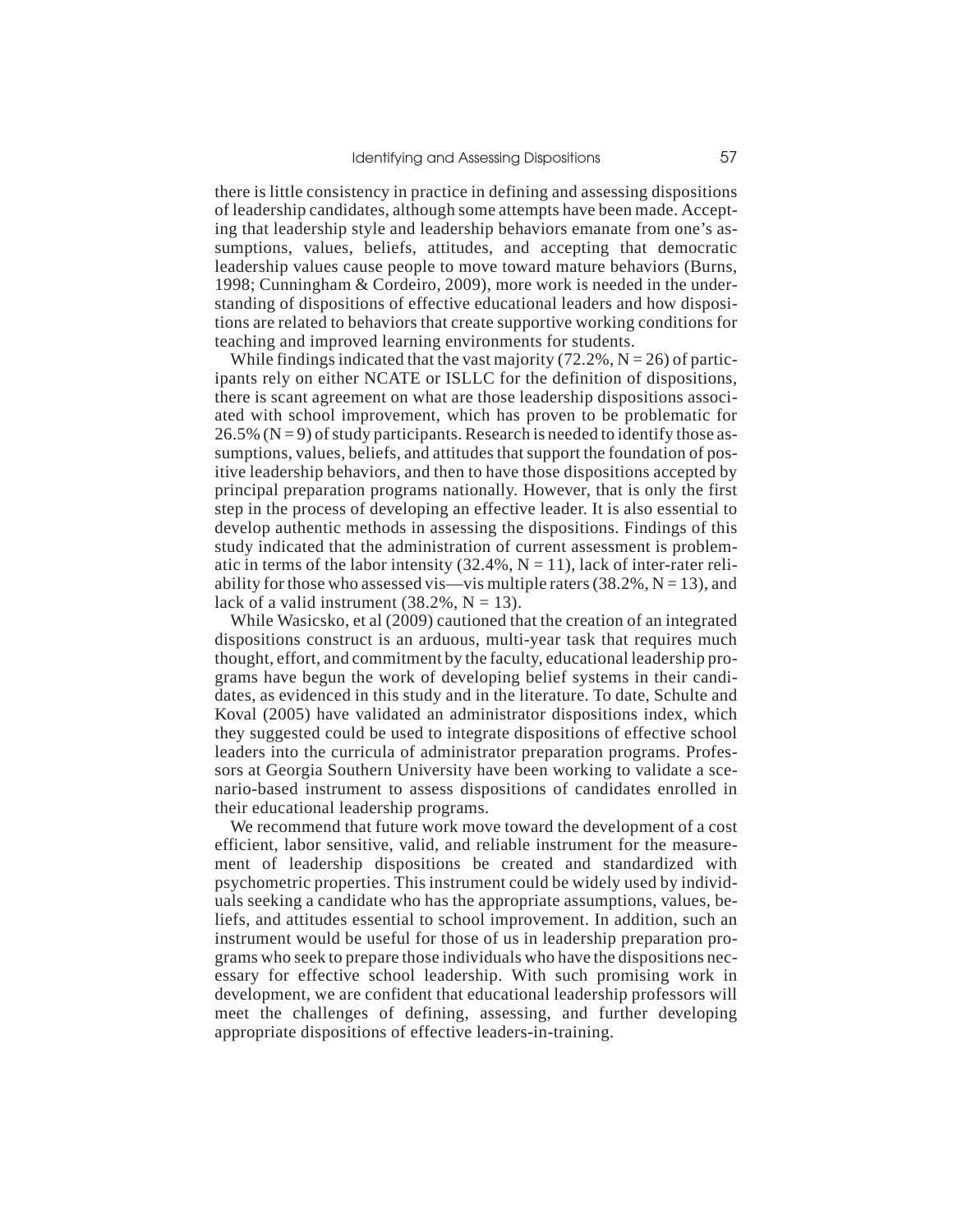### **Conclusions**

In this era of accountability and performance-based standards, aspiring or current school leaders must not only be aware of their dispositions to lead, they must have the positive dispositions that will lead to school improvement. Having knowledge and performing skills and functions of leadership are not enough in today's learning environment. Undoubtedly, dispositions guide behaviors. Just as dispositions guide behaviors of teachers, dispositions also guide the behaviors of principals. However, the question remains: What dispositions are associated with behaviors that lead to the creation and sustainability of an improved learning environment, and how can those dispositions be measured?

Just as teachers' dispositions are assessed and developed, we believe it is possible to meet the challenge of identifying, assessing, and impacting leader dispositions. Being effective as a leader means not only being proficient in leadership performances that lead to effective teaching and learning in schools, but also being a leader who can positively transform education. We contend that the acquisition of knowledge through coursework and the attainment of skills through practice only partly comprise a leadership preparation program. Prospective school leaders may also develop the positive assumptions, values, beliefs, and attitudes associated with effective leadership.

#### **References**

- American Association for Public Opinion Research. (2010). *Response rates—an overview.* Retrieved from http://www.aapor.org/responserateanoverview
- Bennis, W. (2006). Foreward to theátwenty-fifth anniversary printing. In D. McGregor, *The human side of the enterprise: Annotated edition* (p. xvi). New York: McGraw Hill.
- Blair, E., & Zinhan, G. M. (2006). Nonresponse and generalizability in academic research. *Journal of the Academy of Marketing Research, 34*(1), 4–7.
- Burns, J. M. (1998). Foreward. In J. B. Ciulla, (Ed.). *Ethics, the heart of leadership,* (pp. ix–xii). Westport, CT: Quorum.
- Charlotte Advocates for Education (2004). *Role of principal leadership in increasing teacher retention: Creating a supportive environment.* Retrieved June 28, 2009, from http://www.advocatesfored.org/principalstudy.html
- CIR Docket Report. (2006). *Le Moyne's 'Disposition'—Unlawful.* Retrieved from http://www.cirusa.org/media/docket%20report\_summer06.pdf
- Collinson, V., Killeavy, M., & Stephenson, H. (1999, October). Exemplary teachers: Practicing and ethic of care in England, Ireland, and the United States. *Journal for a Just and Caring Education, 5*(4), 340–66.
- Combs, A.W. (1974). Humanistic goals of education in *Educational Accountability: A Humanistic Perspective.* San Francisco: Shields.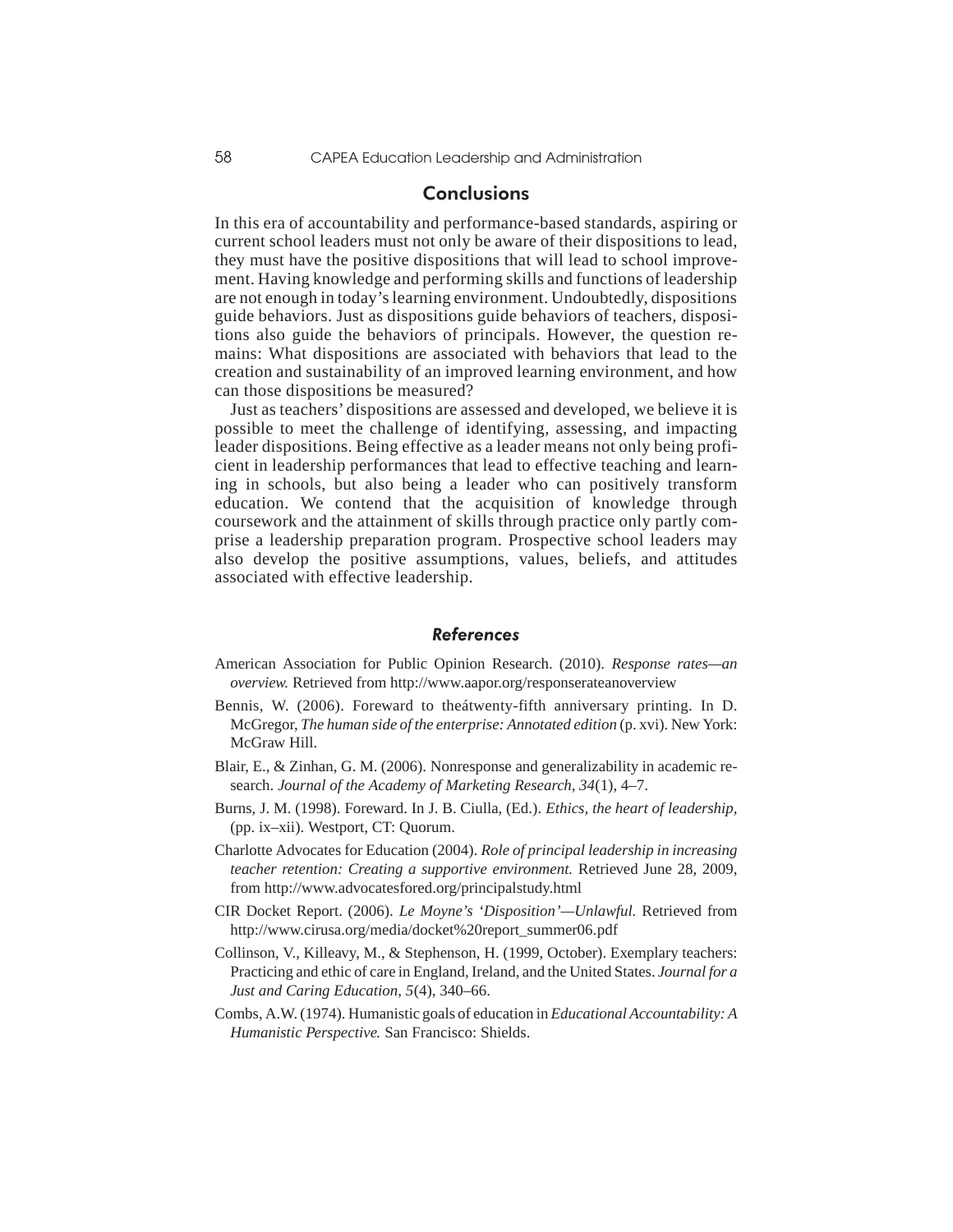- Costa, A. & Kallick, B. (2000). *Discovering and exploring habits of mind.* Alexandria, VA: Association for Supervision and Curriculum Development.
- The Council of Chief State School Officers. Educational leadership policy standards: ISLLC 2008. Retrieved from: http://www.ccsso.org/publications/details.cfm? PublicationID=365
- Cunningham, W. G., & Cordeiro, P. A. (2009). *Educational leadership: A bridge to improved practice.* (4th ed.). Boston: Pearson.
- Edmonds, R. (1979). Some schools work and more can. *Social Policy 9*(2), 28–32.
- Fullan, M. (2002). The change leader. *Educational Leadership, 59*(8), 16–20.
- Hess, F. M. (2003, January). A license to lead? A new leadership agenda for America's schools. Progressive Policy Institute.
- Keeter, S., Kennedy, C., Dimock, M., Best, J., & Craighill, P. (2006). Gaining the impact of growing nonresponse on estimates from a nation RDD telephone survey. *Public Opinion Quarterly, 70*(5), 759–779.
- Lindahl, R. (2009). Teaching and assessing dispositions in principal-preparation programs: A conundrum. In C.M. Achilles, B.J. Irby, G. Perreault, & B. Alford (Eds.). *2009 Yearbook of the National Council of Professors of Educational Administration* (pp. 15–36). Lancaster, PA: Proactive.
- Martin, T. (2008). *The relationship between the leadership styles of principals and school culture.* (Unpublished doctoral dissertation). Georgia Southern University, Statesboro, GA.
- McGregor, D. (1960). *The human side of the enterprise.* New York: McGraw-Hill.
- Murphy, J. (2003). *Reculturing educational leadership: The ISLLC standards 10 years out.* Retrieved March 19, 2009 from: http://www.npbea.org/Resources/ ISLLC\_10\_years\_9-03.pdf
- National Council for the Accreditation of Teacher Educators (NCATE). (2002). Professional standards for the accreditation of schools, colleges, and departments of education. WA, DC: National Council for the Accreditation of Teacher Educators
- National Council for Accreditation of Teacher Education. Retrieved March 15, 2008, from http://www.ncate.org
- Perkins, D. (1995). *Outsmarting I.Q.: The emerging science of learnable intelligence.* New York: The Free Press.
- Rea, D. C., Carter, C. F., & Valesky, T. C. (2009, October). *Development of an instrument for assessing dispositions of educational leadership candidates.* Paper presented at the meeting of Southern Regional Council of Educational Administration (SRCEA), Atlanta, GA.
- Ritchhart, R. (2002). *Intellectual character: What it is, why it matters, and how to get it.* San Francisco, CA: Jossey-Bass.
- Sanders, N. M., & Kearney, K. M. (Eds.). (2008). *Performance expectations and indicators for education leaders: An ISLLC-based guide to implementing leader standards and a companion guide to the educational leadership policy standards: ISLLC 2008.* Retrieved from http://www.ccsso.org/publications/details.cfm? PublicationID=365